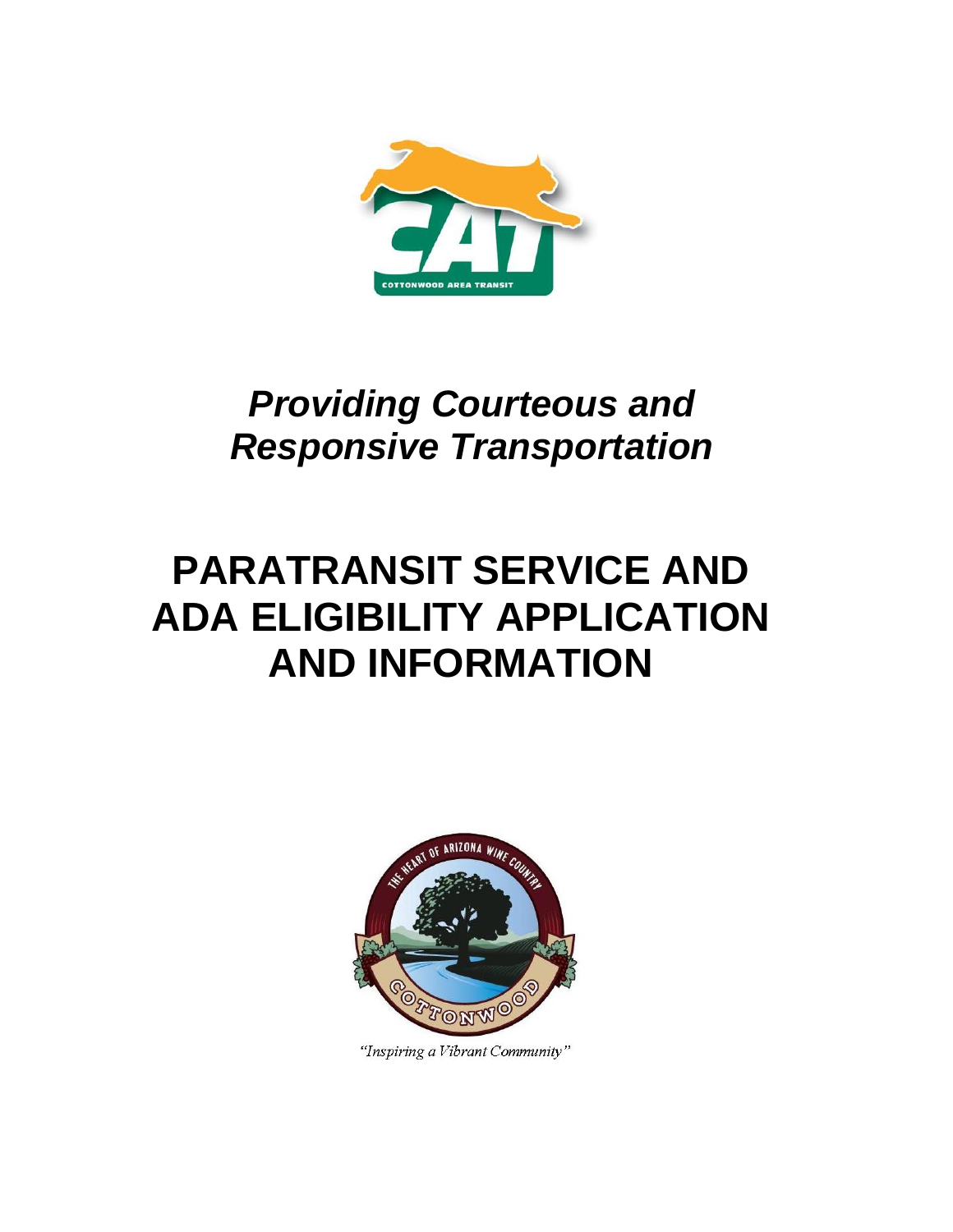#### **ADA PARATRANSIT APPLICATION FORM**

Please complete this application to the best of your ability and be as thorough as possible. If you have difficulty answering any questions on the application, or if you need assistance completing this form, please call Debbie Jones at (928) 634-2287. **In order for the application to be considered complete, every question on the application must be answered. We cannot begin processing the application until it is complete.** If a question does not apply to you, please write 'Not Applicable' or 'NA'.

The purpose of this application is to provide an opportunity for you to describe how your disability prevents you from riding the fixed-route system. This includes any environmental and/or physical barriers that prevent you from riding the fixed-route buses. The more complete and accurate the information you provide is, the better CAT will understand your abilities and travel challenges. Information contained in this application will be kept confidential and will only be shared with the professionals involved in the evaluation of your eligibility for CAT, or others if disclosure is required by law.

There are 2 sections to this application. Part 1 is to be filled out by the applicant or by someone on the applicant's behalf. Part 2 is to be filled out by a professional familiar with the applicant's functional abilities. The application will not be accepted or considered complete until both parts are completed in full and submitted to CAT. Please submit completed application by mail to:

Cottonwood Area Transit 340 Happy Jack Way Cottonwood, AZ 86326 Fax to: (928)634-1685 Email to: dsjones@cottonwoodaz.gov

| Part 1               |                                                                                                                                                                                                                                |  |
|----------------------|--------------------------------------------------------------------------------------------------------------------------------------------------------------------------------------------------------------------------------|--|
| <b>Please Print:</b> |                                                                                                                                                                                                                                |  |
|                      |                                                                                                                                                                                                                                |  |
|                      |                                                                                                                                                                                                                                |  |
|                      |                                                                                                                                                                                                                                |  |
|                      |                                                                                                                                                                                                                                |  |
|                      |                                                                                                                                                                                                                                |  |
|                      |                                                                                                                                                                                                                                |  |
|                      | To be completed by any person assisting the applicant with the completion of this application:                                                                                                                                 |  |
|                      |                                                                                                                                                                                                                                |  |
|                      | Address experience and the contract of the contract of the contract of the contract of the contract of the contract of the contract of the contract of the contract of the contract of the contract of the contract of the con |  |
|                      |                                                                                                                                                                                                                                |  |
|                      |                                                                                                                                                                                                                                |  |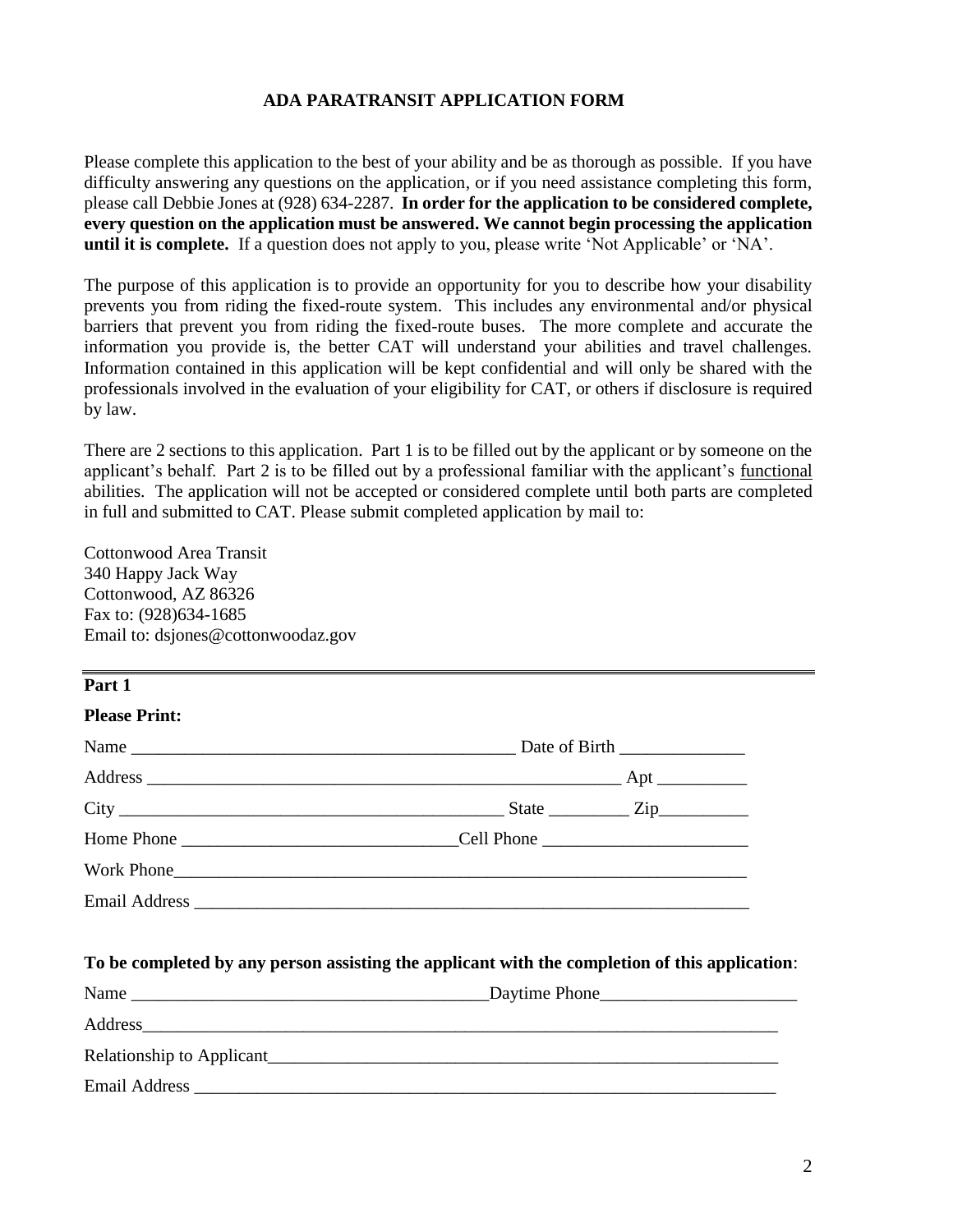|                         |                                                                             |       | Please provide us with the name of the person you would like us to contact in case of an emergency. |  |
|-------------------------|-----------------------------------------------------------------------------|-------|-----------------------------------------------------------------------------------------------------|--|
|                         | Select someone who will not be riding with you.                             |       |                                                                                                     |  |
|                         |                                                                             |       |                                                                                                     |  |
|                         |                                                                             |       |                                                                                                     |  |
|                         |                                                                             |       |                                                                                                     |  |
|                         |                                                                             |       |                                                                                                     |  |
|                         |                                                                             |       | To whom should we send correspondence (information regarding eligibility, late trips, missed        |  |
|                         | trips, etc.)? Information may only be sent to one person.                   |       |                                                                                                     |  |
| $\Box$ Self             |                                                                             |       |                                                                                                     |  |
| $\Box$                  | Case Manager                                                                |       |                                                                                                     |  |
| Other                   |                                                                             |       |                                                                                                     |  |
|                         |                                                                             |       | If we need to send correspondence to a Case Manager or other, please fill out the following         |  |
| information:            |                                                                             |       |                                                                                                     |  |
|                         |                                                                             |       |                                                                                                     |  |
|                         |                                                                             |       |                                                                                                     |  |
|                         |                                                                             |       |                                                                                                     |  |
|                         |                                                                             |       | Will you need future materials in an alternative format? If yes, please circle one:                 |  |
| <b>Braille</b>          | Large Print                                                                 | Email | Disc                                                                                                |  |
|                         | What is the disability that prevents you from using the fixed-route system? |       |                                                                                                     |  |
|                         | Is your disability considered permanent?                                    | Yes   | N <sub>o</sub>                                                                                      |  |
|                         | If no, how long do you expect to have this disability?                      |       |                                                                                                     |  |
|                         | Does your disability change from day to day?                                | Yes   | N <sub>o</sub>                                                                                      |  |
| If yes, please explain: |                                                                             |       |                                                                                                     |  |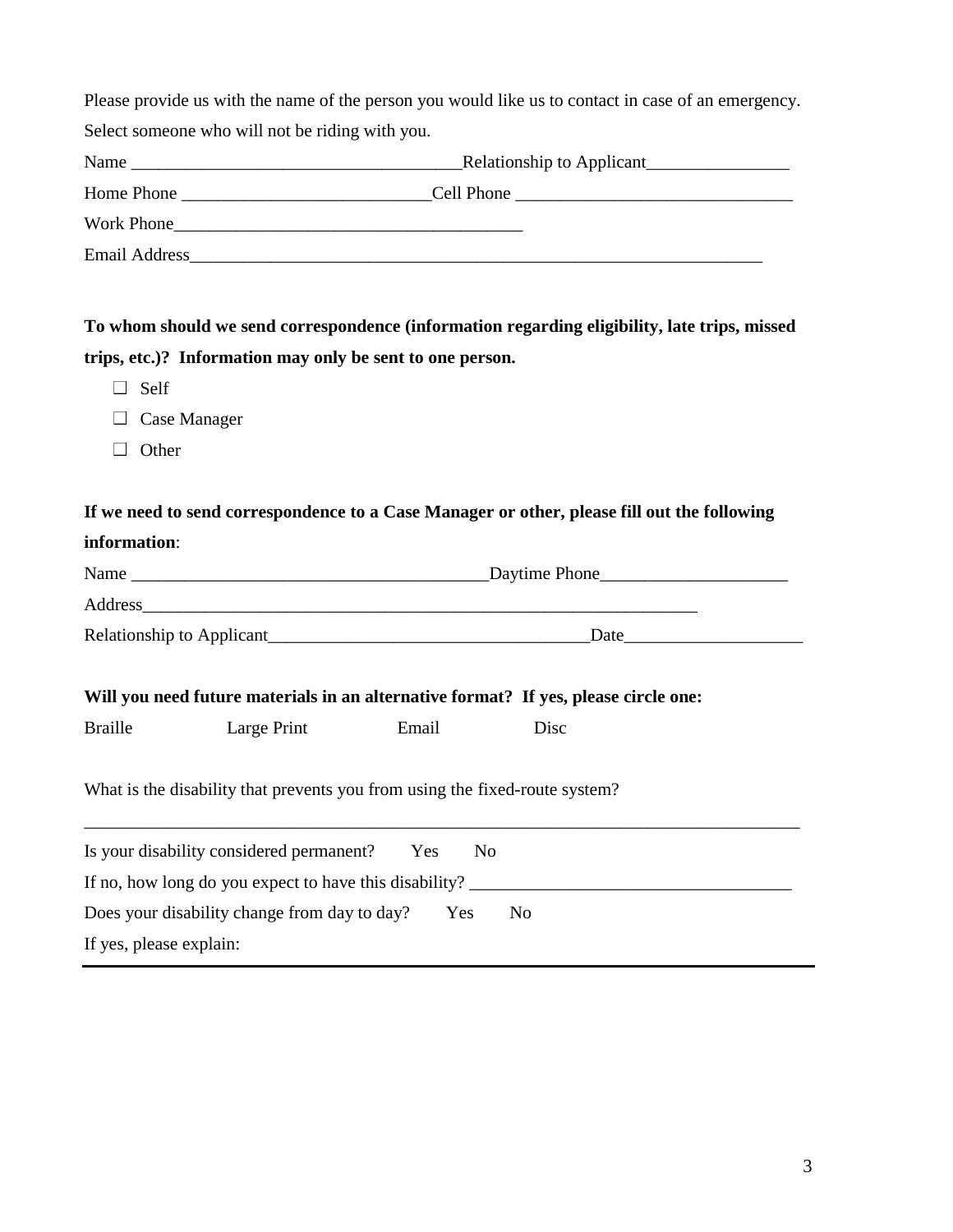#### Designate any mobility devices you use (check all that apply):

| Manual Wheelchair                                               | Service Animal |                 |
|-----------------------------------------------------------------|----------------|-----------------|
| Motorized Wheelchair                                            | White Cane     | Crutches        |
| 3 Wheeled                                                       |                | Portable Oxygen |
| 4 Wheeled<br><u> 1989 - Johann Barbara, martxa alemani</u> ar a | Walker         | Other           |
| Brand Name                                                      |                |                 |

What is it about riding a fixed-route bus that is most difficult for you? (Example: The bus moves before I am seated, etc.)

If you currently use the fixed-route system, which routes do you use?

What is the closest bus stop to your home? Please give the location (ex: Corner of Fourth and Route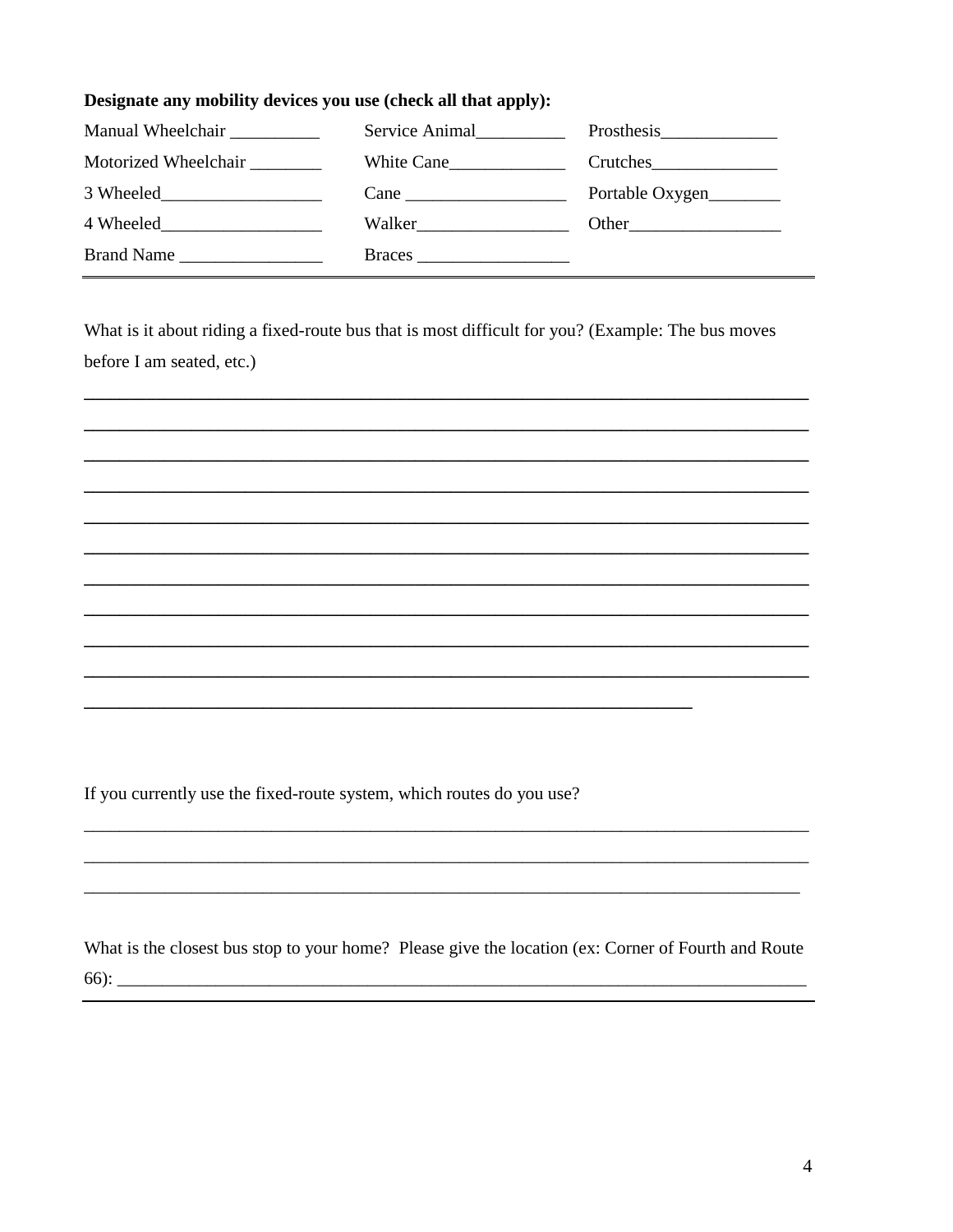#### **Please read the following statements and check those which best describe what you believe is your ability to use the transit fixed- route system. You may select more than one.**

 $\Box$  I can use the fixed-route bus sometimes, if the conditions are right.

 $\Box$  I have difficulty understanding and/or remembering all of the things I need to do to find my way to and from the bus.

 $\Box$  I have a temporary disability which prevents me from getting to the bus stop. I will need only until I recover.

 $\Box$  I believe I could learn to ride the fixed-route bus, if someone would teach me.

 $\Box$  I have difficulty or cannot climb stairs and can only board a bus with a lift/ramp.

 $\Box$  I have a visual disability which prevents me from getting to and from the bus.

 $\Box$  The severity of my disability changes from day to day. I can ride the fixed-route bus only when I am feeling well.

- $\Box$  I have a severe medical condition. My condition results in an impairment which makes it impossible for me to use the fixed-route system.
- $\Box$  I have never attempted to ride the fixed-route buses.
- $\Box$  I am not sure if I can ride the fixed-route buses.

Have you ever received training to learn how to use the fixed-route bus or to travel around the community?

Yes No

- a. If yes, by which agency were you trained?
- b. Did you successfully complete training? Yes No
- c. If you did not complete training, would you like to participate in training to learn to ride the fixedroute bus? Yes No

I certify that I have been truthful in answering this form and that the information that I have provided is correct. I understand that the purpose of this application is to determine if I am eligible to use Paratransit services and that I may be required to do an in-person interview if additional information is needed to determine my eligibility.

Applicant's Signature or Mark Date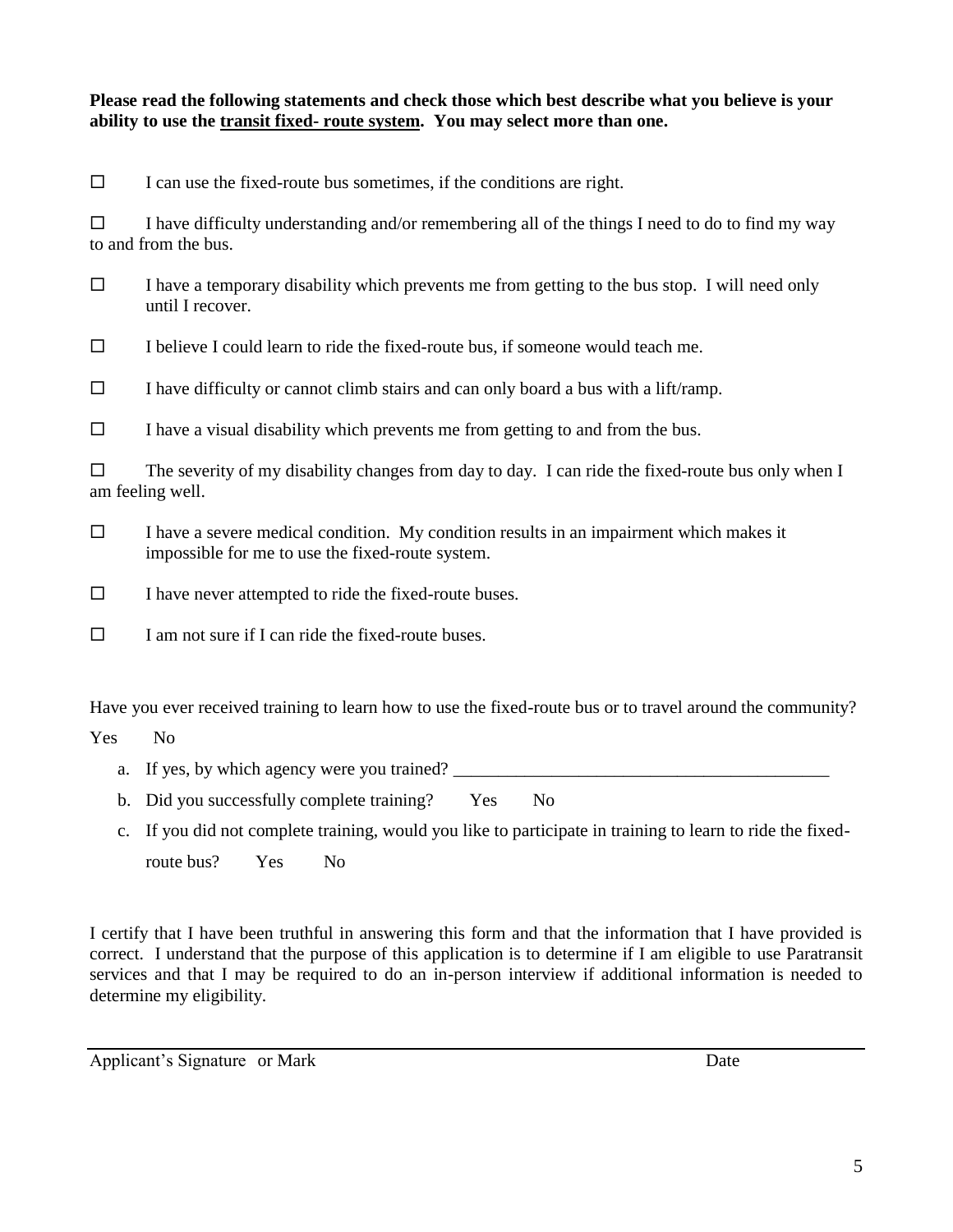#### **INFORMATION RELEASE FORM**

In order for us to evaluate your request, it may be necessary to contact a professional to confirm the information you have provided or to answer any additional questions we may have. This person may or may not be the person you have chosen to fill out Part C of this application. Please complete the following information and authorization form. The individual filling out the application cannot be the person listed below. This form does not need to be signed by the professional listed on the form. It must be completed by you or by a person on your behalf.

|                        | Health Care Professional (includes nurses, physical therapists, rehabilitation specialists, etc.) |
|------------------------|---------------------------------------------------------------------------------------------------|
| Case Manager           |                                                                                                   |
| Social Worker          |                                                                                                   |
| Physician              |                                                                                                   |
| Other (please explain) |                                                                                                   |

The following professional (please check one above) is familiar with my disability and functional abilities and is authorized to provide the required information to Cottonwood Area Transit for certification. In the space provided below, please provide the name and information of a professional that is familiar with your abilities.

| Last                |
|---------------------|
|                     |
|                     |
|                     |
|                     |
| Zip<br><b>State</b> |
|                     |
| Fax                 |
|                     |

I hereby certify that the information given above is correct. I understand that if my application is not found to be eligible, that I may appeal such determination within 60 calendar days and that I will be advised of the procedures for such an appeal. I hereby authorize Cottonwood Area Transit to contact the professional or agency listed above to verify documentation of functional abilities.

| <b>Applicant's Signature or Mark</b><br><u> 1980 - Jan James Santan, masjid a shekarar 1980 - An tsarani a shekara tsarani a shekara tsarani a shekara t</u> |  |  |
|--------------------------------------------------------------------------------------------------------------------------------------------------------------|--|--|
|                                                                                                                                                              |  |  |
|                                                                                                                                                              |  |  |
| Date                                                                                                                                                         |  |  |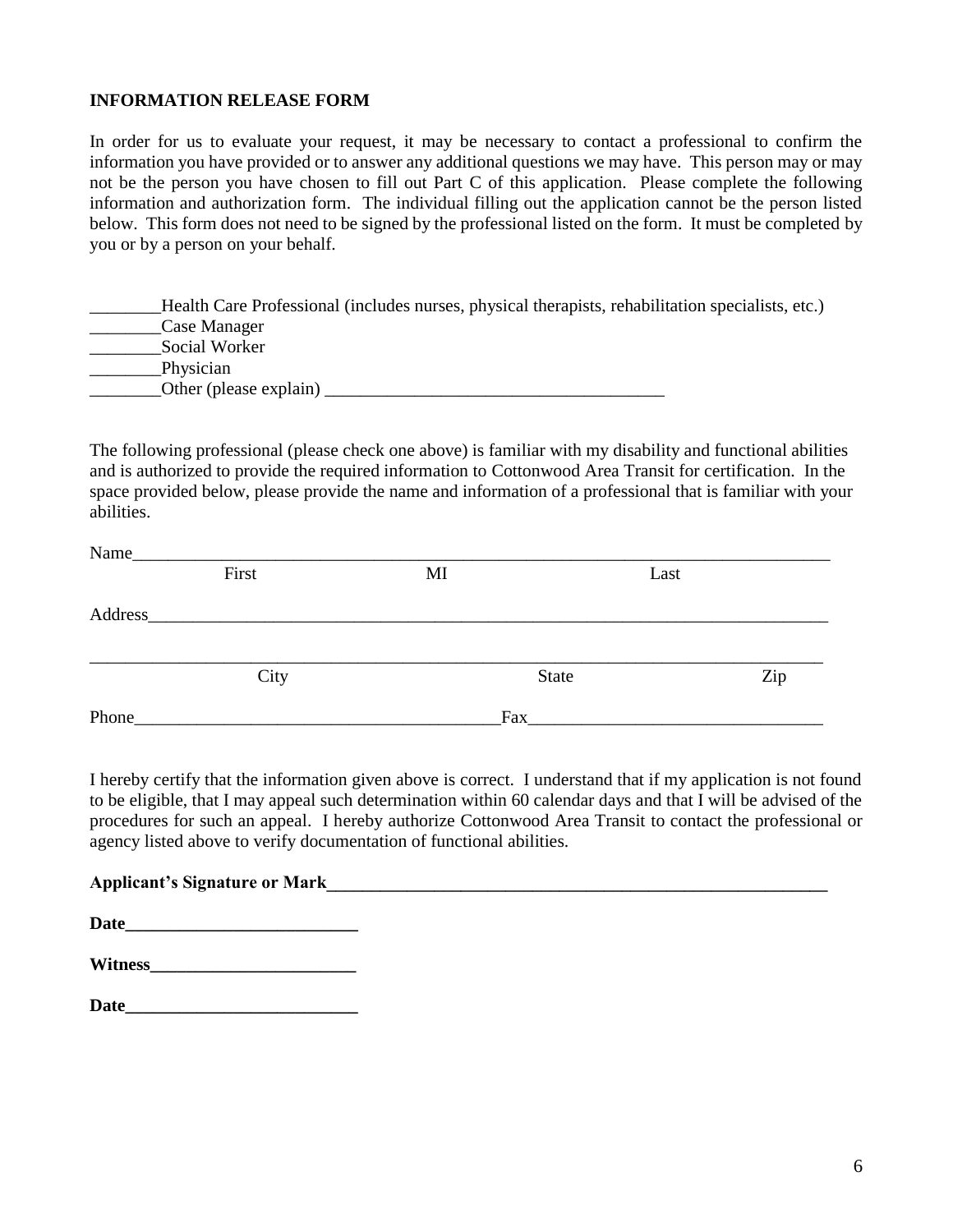Please take this section of the application to a professional for verification of your disability and your functional abilities. We prefer that this section be filled out by someone who is not only familiar with your diagnosis, but who is also familiar with your mobility. We suggest taking these forms to an In Home Care Provider, Case Manager, Social Worker, Health Care Professional (Nurse, Physical Therapist, Rehabilitation Specialist, etc.), or Physician. If you have any questions regarding what professionals will be accepted or if the professional you have chosen is charging you a fee for the completion of this paperwork, please call the CAT Office and speak with Debbie Jones at (928) 634-2287.

#### **GUIDELINES FOR PROFESSIONAL VERIFICATION**

Your patient/client has requested eligibility for CAT Paratransit transportation service. Because of your professional relationship with this applicant, you are uniquely qualified to help clarify his or her **functional abilities and limitations.** The following are guidelines for using Paratransit. These guidelines may help you in understanding the types of information we need in order to determine the applicant's eligibility for Paratransit.

The basis for CAT ADA eligibility is the American with Disabilities Act. Eligibility is based on:

• **Functional ability** to independently perform the tasks necessary for bus use including: getting to and from the bus stop, getting on the bus, riding the bus, and understanding how to navigate the system in a variety of environments. A diagnosis by itself does not qualify an individual for Paratransit Eligibility.

• Whether the individual is **prevented** from performing these tasks (as opposed to the task being more inconvenient or difficult)

• Whether the individual can perform these tasks **all of the time, only under some circumstances,** or if the disability would **always prevent** the individual from performing these tasks. Eligibility is unique to the individual's personal functional ability and reflects the patient's ability to use the bus and under what circumstances (ex: could use the bus if it were not more than two level blocks to the bus stop, and there was no snow or ice present).

#### **FOR MORE INFORMATION**

If you have any questions regarding ADA Paratransit Eligibility or these forms contact Debbie Jones at CAT (928) 634-2287. Thank you for your cooperation.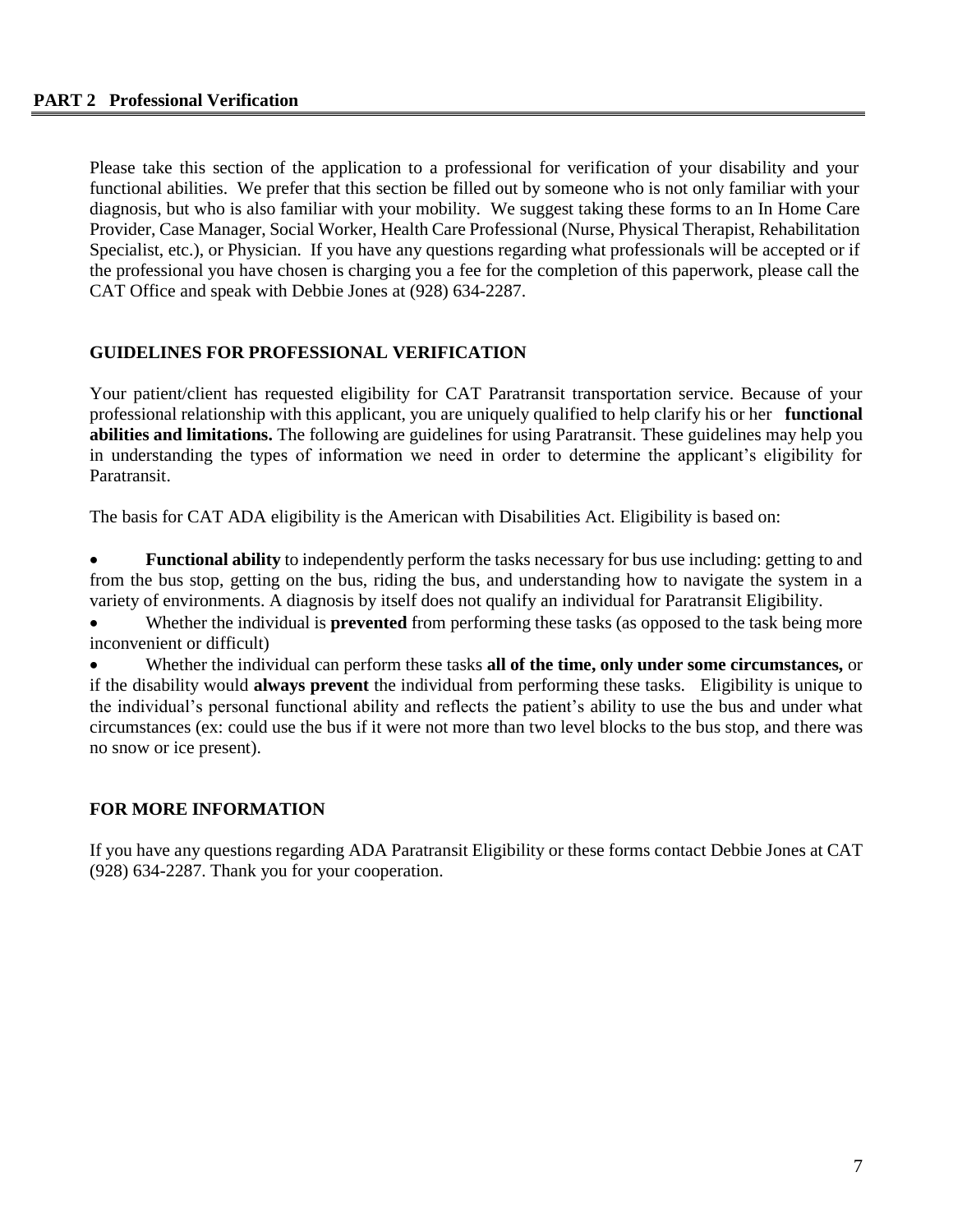### **PROFESSIONAL VERIFICATION**

|    | Applicant's Name                                                                            | Date of Birth                                                                                |  |
|----|---------------------------------------------------------------------------------------------|----------------------------------------------------------------------------------------------|--|
|    |                                                                                             |                                                                                              |  |
| 2) |                                                                                             |                                                                                              |  |
| 3) | What is the last date of face-to-face contact (by you or your agency) with this individual? |                                                                                              |  |
| 4) |                                                                                             | Primary Disability/Medical Condition                                                         |  |
| 5) |                                                                                             |                                                                                              |  |
| 6) |                                                                                             |                                                                                              |  |
| 7) |                                                                                             |                                                                                              |  |
|    |                                                                                             | ,我们也不能在这里的人,我们也不能在这里的人,我们也不能在这里的人,我们也不能在这里的人,我们也不能在这里的人,我们也不能在这里的人,我们也不能在这里的人,我们也            |  |
|    |                                                                                             |                                                                                              |  |
|    |                                                                                             | 10) Medication side effects reported by patient/client:                                      |  |
|    |                                                                                             | 11) Are any of the following affected by the individual's disability? (check all that apply) |  |
|    | Disorientation                                                                              | Monitoring time                                                                              |  |
|    | Problem solving                                                                             | Judgment                                                                                     |  |
|    | Short-term memory                                                                           | Communication                                                                                |  |
|    | Long-term memory                                                                            | Inconsistent performance                                                                     |  |
|    |                                                                                             | Inappropriate social behavior                                                                |  |
|    | Gait or balance                                                                             |                                                                                              |  |

\_\_\_\_\_\_\_\_\_\_\_\_\_\_\_\_\_\_\_\_\_\_\_\_\_\_\_\_\_\_\_\_\_\_\_\_\_\_\_\_\_\_\_\_\_\_\_\_\_\_\_\_\_\_\_\_\_\_\_\_\_\_\_\_\_\_\_\_\_\_\_\_\_\_\_\_\_\_\_\_\_\_\_\_\_\_ \_\_\_\_\_\_\_\_\_\_\_\_\_\_\_\_\_\_\_\_\_\_\_\_\_\_\_\_\_\_\_\_\_\_\_\_\_\_\_\_\_\_\_\_\_\_\_\_\_\_\_\_\_\_\_\_\_\_\_\_\_\_\_\_\_\_\_\_\_\_\_\_\_\_\_\_\_\_\_\_\_\_\_\_\_\_

\_\_\_\_\_\_\_\_\_\_\_\_\_\_\_\_\_\_\_\_\_\_\_\_\_\_\_\_\_\_\_\_\_\_\_\_\_\_\_\_\_\_\_\_\_\_\_\_\_\_\_\_\_\_\_\_\_\_\_\_\_\_\_\_\_\_\_\_\_\_

8